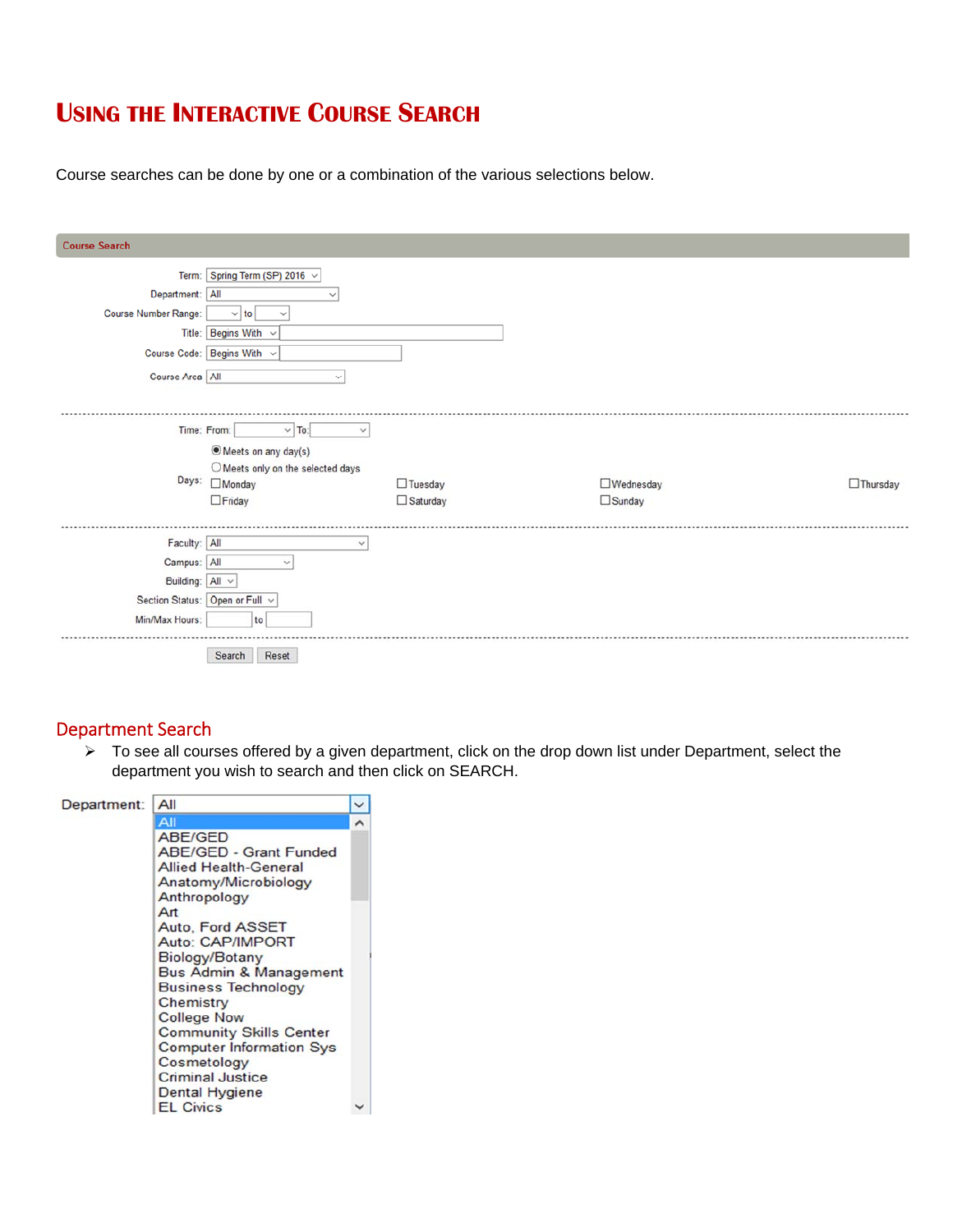#### Course Title Search

> The TITLE field allows searches based on a specific course title or key words in the course title.

Title: Begins With  $\sim$ 

 *The drop down menu provides four options to refine a search based on certain parameters (Contains, Begins With, Ends With, Exact Match). Enter title or key words and click SEARCH.* 



### Course Code Search

 $\triangleright$  The course code search allows a search based on the course area or the full course number.

| Course Code: Begins With v |  |
|----------------------------|--|
|----------------------------|--|

 *The drop down menu provides four options to refine a search based on certain parameters (Contains, Begins With, Ends With, Exact Match). Enter title or key words and click SEARCH.* 



**Example:** CH151 Basic Chemistry

*CH151* is the full course number and the course code is *CH*.